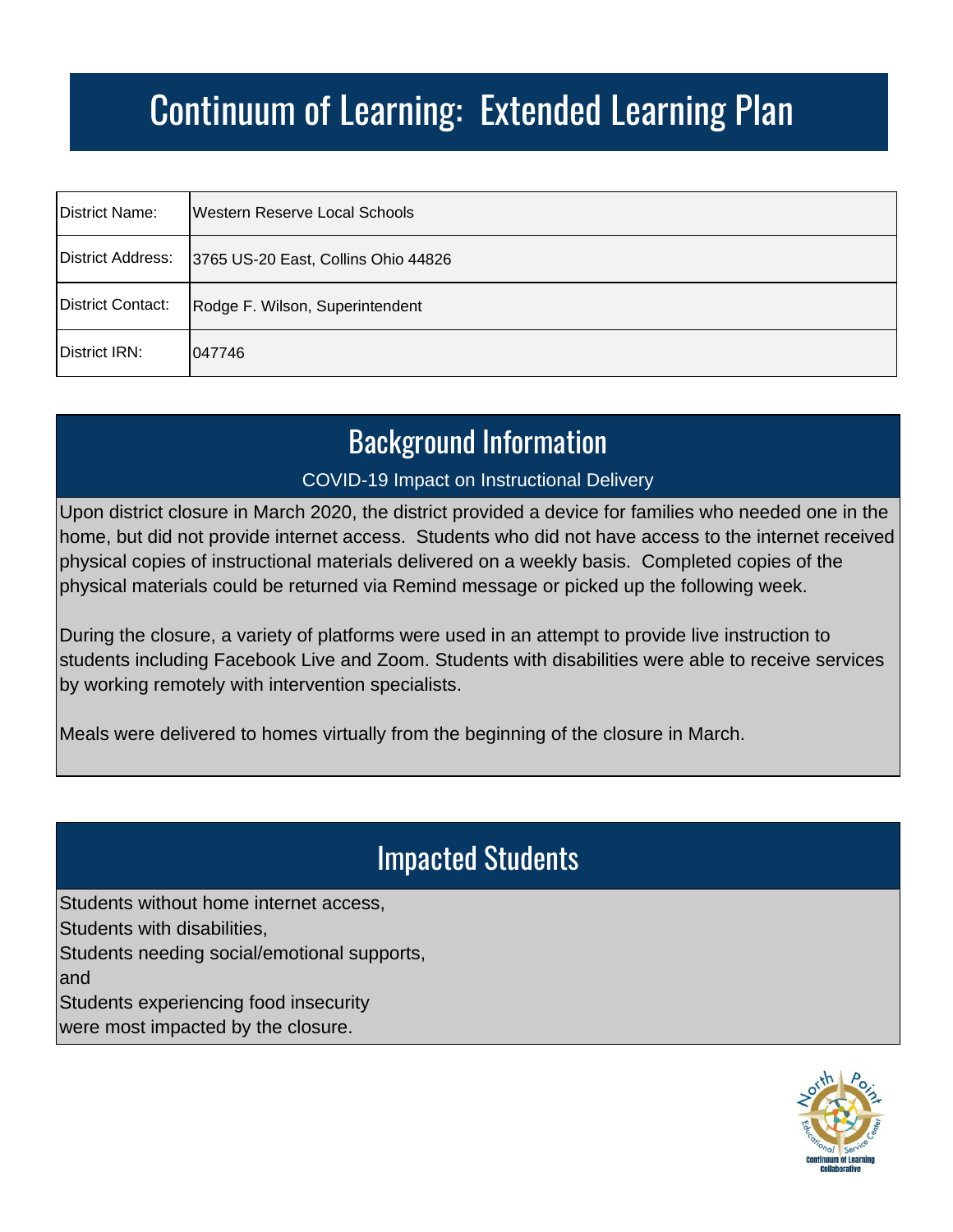#### **Needs**

At the elementary and middle grades, students may need reading and math intervention to master the required grade level skills, as indicated by iReady diagnostic assessments.

At the high school level, students may need opportunities for credit recovery.

### Approaches

**Spring 2020:** During the last two weeks of the 2019-20 school year we brought academically at-risk students to campus for small group in-person learning outdoors.

Throughout the shutdown, we provided counseling sessions for struggling students via Google Meet and Zoom.

**Summer 2020:** Prior to the start of the 2020-21 school year, we offered summer school intervention for one week in August for middle school students who did not make academic progress.

**August-September 2020**: Teachers were given PD over two weeks to learn how to create Google Classrooms, utilize remote learning platforms including Zoom and Google Meet, and blend learning strategies in anticipation of a hybrid instructional model.

**Fall 2020-Spring 2021:** Western Reserve has been in session five days per week since September. Students and their parents were given the choice to learn in-person or online via the PLP platform in semester one and semester two.

A ROX group for 5th grade girls at the elementary, and grades 6-12 at the middle/high school, have been conducted to support social-emotional development.

A GRIT group for 6th-8th grade boys has been created to support social-emotional development in the middle school.

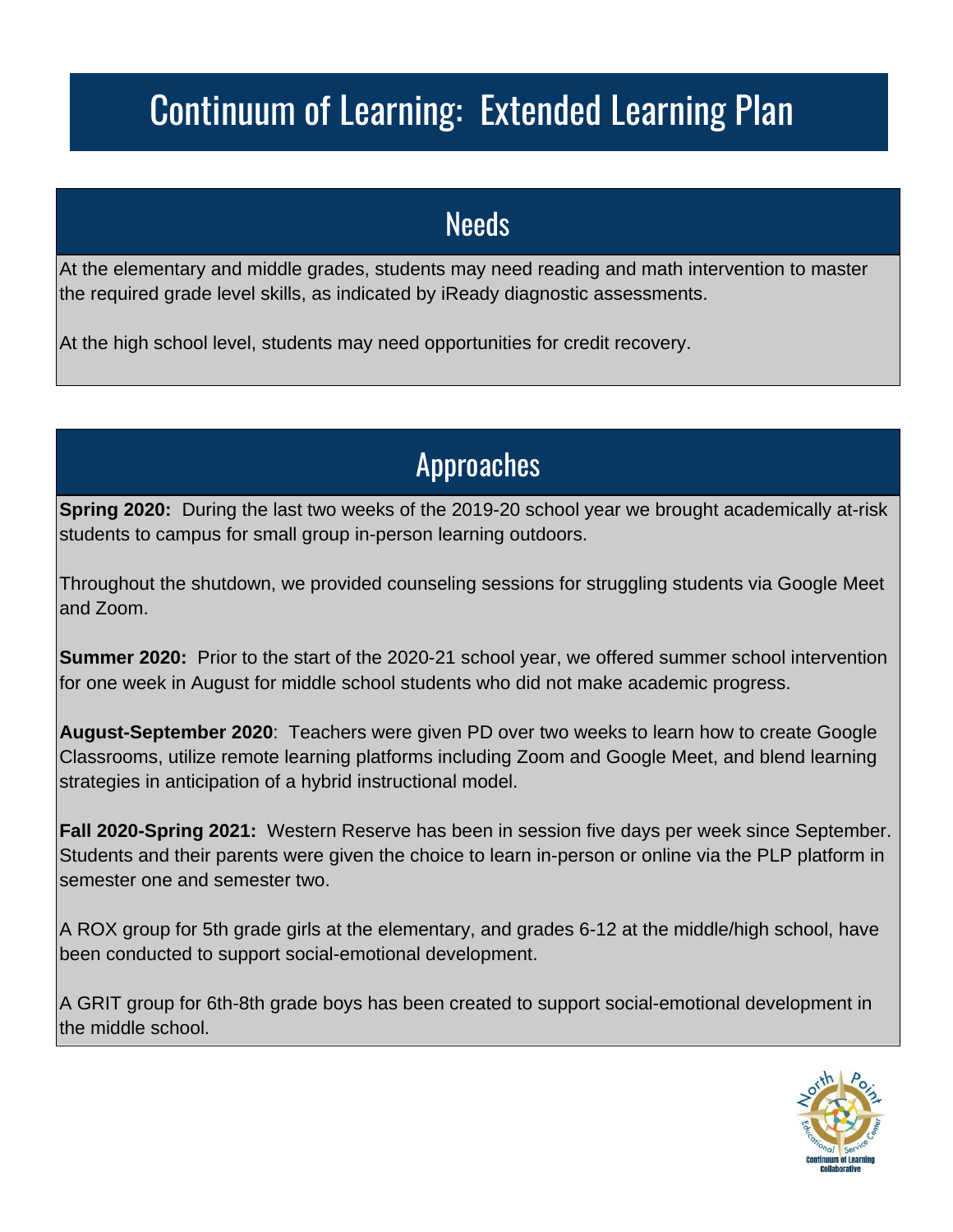The district has continued our partnership with Family Life Counseling for students and families in need, providing one-on-one in-person counseling during the school day.

WRE continues to implement PBIS for students. Teachers have completed professional development for full implementation.

The district has migrated to a single-sign on for students using the Clever platform in order to streamline access to the multiple curriculum platforms and resources utilized by the district.

**Spring 2021:** Western Reserve Elementary is offering before and after school intervention opportunities for students in grades 1-5 in the areas of reading and math, in addition to regular 5-dayper-week instruction. Based on diagnostic criteria, Title I reading services are being provided to students.

**Summer 2021:** A two-week summer half day program will be offered for students entering grades 1- 5 in the 2021-2022 school year. One week of summer school will be offered for students entering grades 6-8. Grade 9-12 summer school will be offered online for credit recovery.

**Fall 2021:** Students will be assessed in the areas of Reading and Math in the fall in order to determine necessary interventions to include Title I and before and after school opportunities for intervention. All students will receive systemic instruction in reading. Progress will be monitored at monthly data meetings. Full implementation of PBIS in the elementary building will offer continued social-emotional supports for students.

#### Resources and Budget

After school tutoring: 18 total teacher hours weekly x 6 week program Summer school: 3 teacher hours daily x 8 sessions x 8 teachers iReady program @ 18,000 for elementary Wonders reading program Cengage Math Big Mouth Math